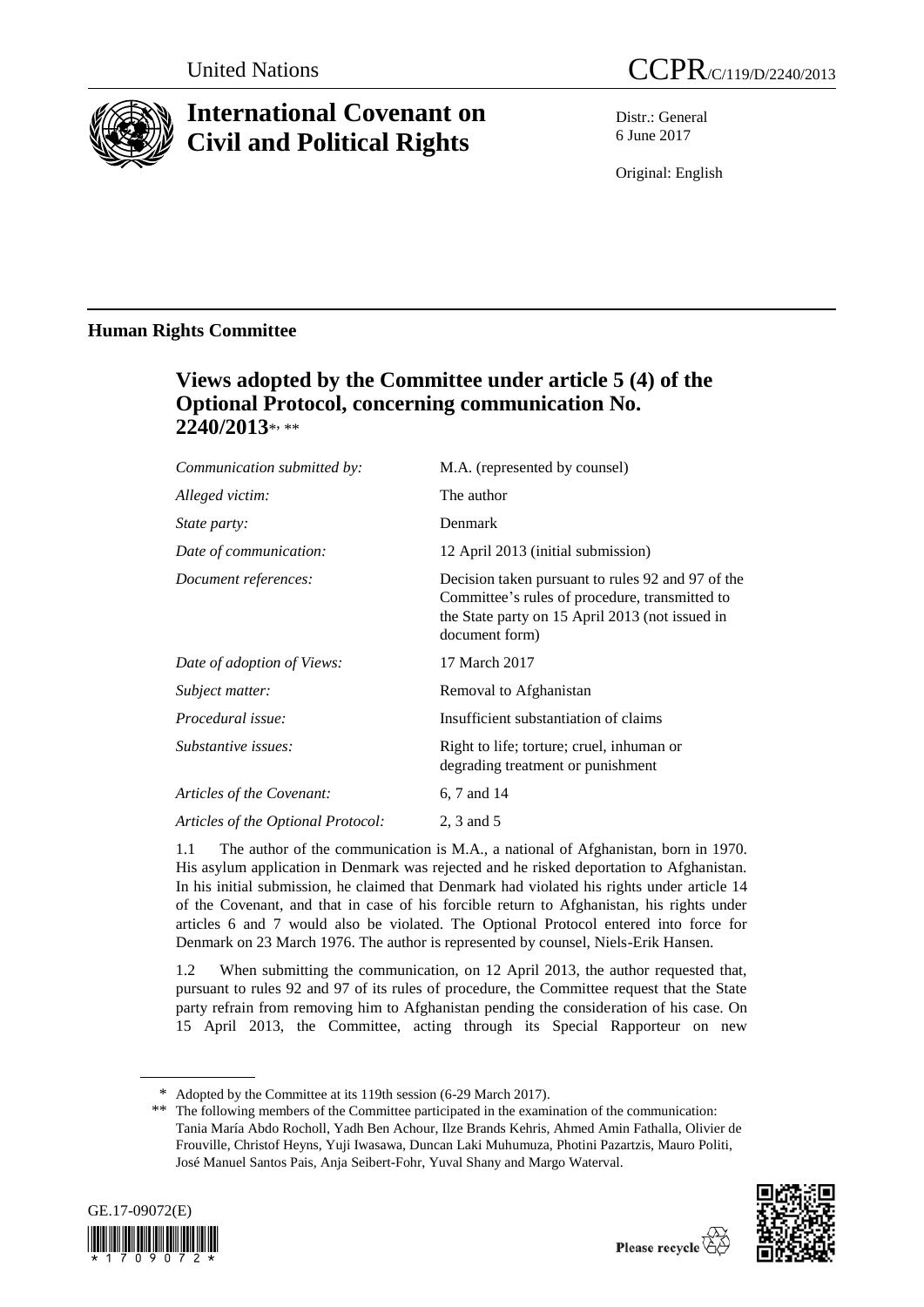communications and interim measures, decided not to accede to the request. The author was deported to Afghanistan on the same day.

#### **The facts as submitted by the author**

2.1 The author lived in Kabul Province. He is ethnic Tajik and a Sunni Muslim. From 1985 to 1992 he was a member of the Khalq Party, Parcham wing, and was the representative of the youth branch of the party at his school. He had higher education and trained as an engineer. He then attended a military school in Kabul and held the rank of lieutenant colonel. After his studies, he served in the Air Force as an engineer. When the mujahidin came to power,<sup>1</sup> he stopped his political activities and lost his job. Later, he worked in the Ministry of Rural Rehabilitation and Development. Between 2005 and 2009, he worked for the ministry responsible for roadbuilding, reconstructing roads in different provinces.

2.2 On 19 August 2009, he was in Ghazni Province with two colleagues. They took a taxi. At some point, the car suddenly turned off the road and onto a dirt track. The colleague in the front seat tried to stop the car by grabbing the steering wheel, but the driver, who belonged to the Taliban, cut his neck with a knife, resulting in a serious injury. The author and the other colleague who had been in the back seat of the taxi were forced to get out of the car. They tried to defend themselves, but another person with a large knife appeared and the author was seriously injured.<sup>2</sup> He fainted and was brought to a hospital.<sup>3</sup> He stayed for three months in the public hospital and was then transferred to a private hospital where he stayed for almost a year. The author claims that neither he nor his colleagues had realized that the taxi driver was a member of the Taliban, as he was dressed in the habitual manner of that region.

2.3 On 6 March 2011, about four months after he had been discharged from the hospital, members of the Taliban knocked at the front door of the family home. The author had been carrying out maintenance on the roof and saw three persons armed with Kalashnikovs. The police were contacted and arrived in a matter of minutes;<sup>4</sup> one of the three persons was killed, while the others fled. Ten to 15 days later, the author and his family moved to a nearby house. On 21 June 2011, the author left Afghanistan and travelled to Turkey. He claims that he had almost no contact with his relatives in Afghanistan. However, he was informed that his car, in which his wife and another relative were travelling, had been fired at.

2.4 The author arrived in Denmark on 9 September 2011 without valid travel documents and requested asylum, initially appearing at the Copenhagen City police department. He argued that, if returned to Afghanistan, he would again face persecution by the Taliban. He claims that since he had participated in construction financed, sponsored or carried out by foreign entities, the Taliban suspected that he worked for a foreign army. Moreover, he would also be persecuted due to the fact that he can identify the taxi driver who assaulted him and his colleagues. He has had to have surgery on his abdomen several times as a consequence of the 2009 attack. He also claims that he had no affiliation with a militia and that he had never been arrested or subjected to any house search by the authorities. He further claims that his relatives had faced problems caused by the Taliban, without however providing further details.

2.5 On 7 December 2011, the Danish Immigration Service refused to grant asylum to the author, owing to inconsistencies in his statements over time that led to the conclusion that he lacked credibility.

2.6 The author appealed this decision to the Refugee Appeals Board. He claimed that there was no contradiction in his statements and reiterated his assertion that he would be subjected to persecution by the Taliban if returned to Afghanistan. On 21 November 2012,

<sup>1</sup> Around 1995.

<sup>2</sup> The author provided a medical certificate from the Danish Red Cross regarding scars on his torso consistent with gunshot and knife wounds. The report is not translated.

<sup>&</sup>lt;sup>3</sup> The author thinks this must have been by the colleague who escaped, who went for help.

<sup>&</sup>lt;sup>4</sup> They were able to arrive quickly owing to the proximity of a checkpoint.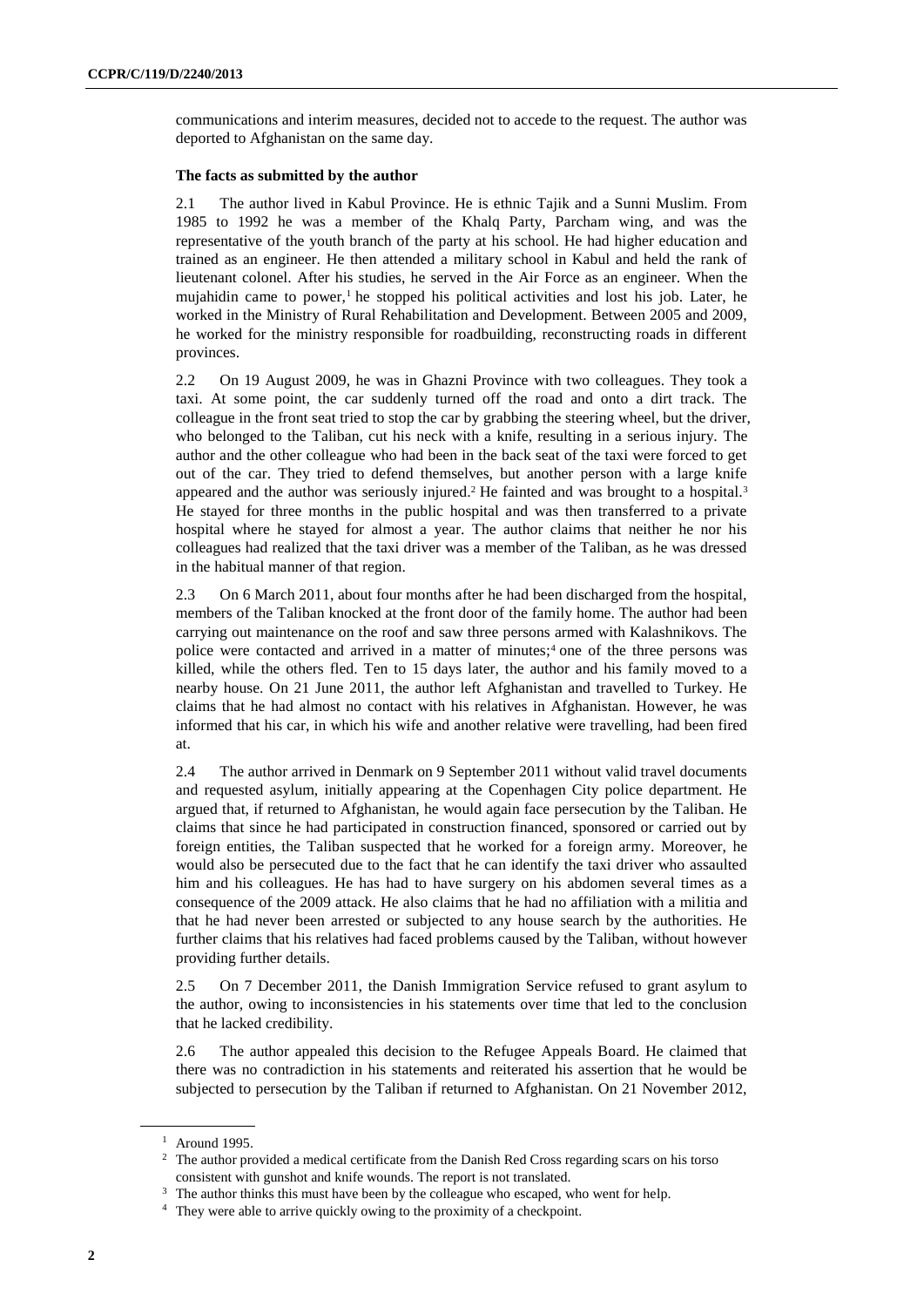the Board dismissed the author's appeal. The Board stated that his statements did not appear credible and that there were inconsistencies regarding important facts related to the alleged events, such as the manner in which the driver assaulted his colleague, who was seated in the front of the taxi; the fact that it took a year and seven months for the Taliban to find him at his house; the fact that the Taliban members stayed in front of his house for several minutes, allowing the police sufficient time to respond to his call; and his claim that he and his family were safe by moving to another house only one mile away, and that they only moved 10 to 15 days after the Taliban visited his house. It was also noted that his health condition could not justify his residence in the State party's territory under section 7 of the Aliens Act and that the Board had no competence to grant a residence permit under provisions that were not in that section. Requests for residence under other grounds had to be filed before the Danish Immigration Service and the Ministry of Justice.

2.7 On 4 December 2012, the author requested the Board to reopen his asylum case. He claimed that the Board's decision of 21 November 2012 was based on a linguistic misunderstanding that led to differences in the description of the manner in which the taxi driver attacked the author's colleague. He stated that the term "halal" could be used to describe a range of situations, from the throat being cut to the head being cut off. On 8 April 2013, the author's counsel asked the Board for an early decision in the matter.<sup>5</sup>

2.8 On 12 April 2013, the Board held that there was no significant new information in the author's request. The Board therefore reiterated its previous reasoning, further asserting that the author had been advised during the proceedings that his statements were inconsistent but did not provide sufficient clarity to reverse the finding.

#### **The complaint**

3.1 The author claims that the State party's denial of refugee status and his deportation, having regard to the circumstances surrounding his situation in Afghanistan prior to his departure, in particular the fact that he was stabbed by members of the Taliban and was sought out by them at his home after he was stabbed, constitutes a violation of articles 6 and 7 of the Covenant.

3.2 The author asserts that the Danish authorities did not adequately assess the risk he would be subjected to if he were to be returned to Afghanistan. The Taliban operates in the whole country and he claims that he may be subjected to persecution due to his previous job with the road construction department of the Ministry of Rural Rehabilitation and Development and the fact that he can identify the taxi driver who assaulted him and his colleagues on 19 August 2009.

3.3 The author also argues that his rights under article 14 have been violated, as he was not afforded the opportunity to appeal the Refugee Appeals Board's decision before a court of law.

#### **State party's observations on admissibility and the merits**

4.1 On 15 October 2013, the State party submitted its observations on the admissibility and merits of the author's communication.

4.2 The State party submits that the author's communication should be declared inadmissible on the grounds that the provisions of the Covenant were not breached when the author was returned to Afghanistan.

The State party refers to statements made by the author at different stages of the asylum proceedings: in his asylum application form, in his interview with the Danish Immigration Service on 21 November 2011, in a brief from the author's counsel, of 7 November 2012, and at a hearing before the Refugee Appeals Board, on 21 November 2012.

<sup>&</sup>lt;sup>5</sup> In order to be able to submit a petition to the Committee before his deportation, which had already been scheduled for 15 April 2013.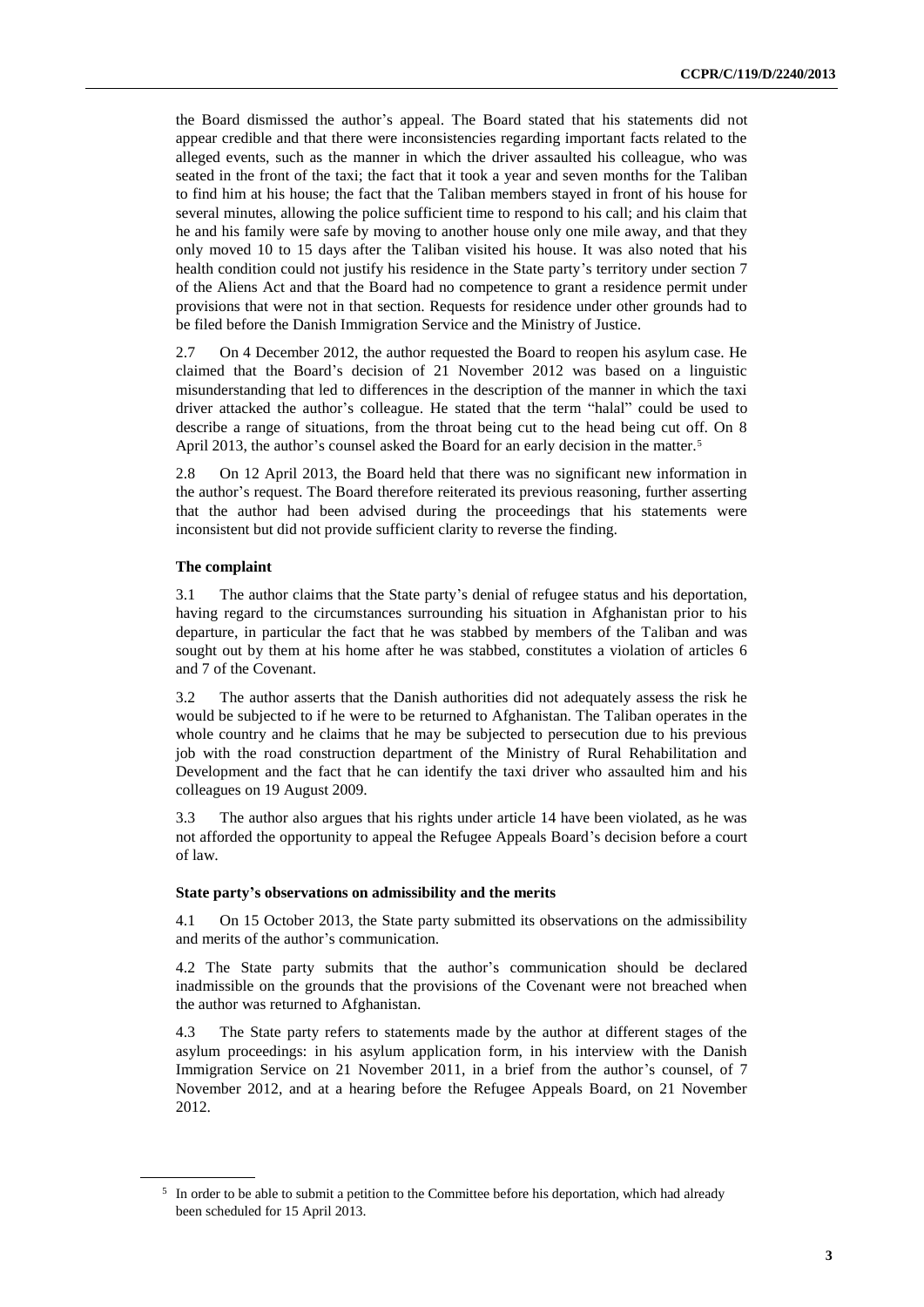4.4 The State party notes that, in its opinion, the Refugee Appeals Board stated that the author, as his grounds for asylum, referred to the fact that on 19 August 2009 he, as a manager in a ministry that was associated with the United Nations Development Programme, was to attend a meeting in Ghazni and had taken a taxi together with two colleagues. The driver, who turned out to be a member of the Taliban, had suddenly turned off the road and had cut the throat of the passenger in the front, and the author had been attacked by the driver and another person with knives. He had had his stomach cut open, had been hit in the head and had fallen unconscious. The other passenger had escaped. He had seen the face of the Taliban member who had attacked him. He had been hospitalized for over a year after the incident and had suffered severe and permanent injuries. Furthermore, he stated that on 6 March 2011, three Taliban men had come to his house with weapons while he hid on the roof. After the author's departure from Afghanistan, shots had been fired at the author's car when his brother-in-law was driving in it with the author's wife and children. The author feared that he would be killed by the Taliban if he were returned to his country of origin.

4.5 The Refugee Appeals Board held that it could not accept the author's statements, as he had given inconsistent statements during the asylum proceedings, and furthermore, his statements did not appear credible. Specifically, prior to the hearing before the Board, the author had stated that the front-seat passenger had had his throat cut by the driver, whereas before the Board the author had stated that the driver had stuck his knife through the passenger's neck so that the blade came out the other side. Furthermore, the Board found it lacking in credibility that on 19 August 2009 the taxi had stopped at the very place where a person with a knife could come to the aid of the driver, particularly having regard to the author's statement that the taxi had stopped suddenly owing to a hole in the road, after a scuffle during which the front-seat passenger had tried to grab the steering wheel. The Board found that it lacked credibility for one year and seven months to have passed between the knife attack and the Taliban seeking out the author at his home. Moreover, the fact that the Taliban had waited at the door for several minutes on 6 March 2011, which according to the author was ample time to call for help, was not credible. The Board also found lacking in credibility the claim that the author and his family had not moved house until 10 to 15 days after members of the Taliban had come to the family home.

4.6 The State party points out that upon overall assessment, the Board found that the author had not rendered it probable that he would be at risk of concrete and individual persecution in case of his return to his country of origin.

4.7 In relation to the Board's refusal of 12 April 2013 to reopen asylum proceedings in the author's case, the Board had held that the author's application was grounded on his contention that its decision of 21 November 2012 was based on a linguistic misunderstanding concerning the word "halal" and that in an Afghan context the word meant slaughter, whether or not only the throat was cut, or the head was cut off altogether.<sup>6</sup> The author also stated that he was in pain every day as a consequence of the attack on him by the Taliban during which he had been stabbed with a knife in the region of the stomach. The application was rejected on the grounds that no new substantial information had been presented and therefore the Board was able to rely on its decision of 21 November 2012 in which it had decided that its findings could not be based upon reliance on the statements of the author, owing to inconsistencies which led to a finding that he lacked credibility. The Board also observed that the author's statement concerning the use of the word "halal" could not lead to a different outcome, as it did not resolve the inconsistency as to the method of injuring the neck of the author's colleague. Moreover, the Board found that his statements lacked consistency on several other points.

4.8 Finally, the Board finally observed that, although it had been aware of the scars and wounds on the author's body at the original hearing of the case, his state of health was not in itself relevant to asylum proceedings. Against that background, the Board had found that the author had not rendered it probable that he would face a risk of persecution that would justify asylum.

<sup>6</sup> Referring to perceived inconsistencies in his explanation of what happened to his colleague who was travelling in the front seat of the taxi on 19 August 2009.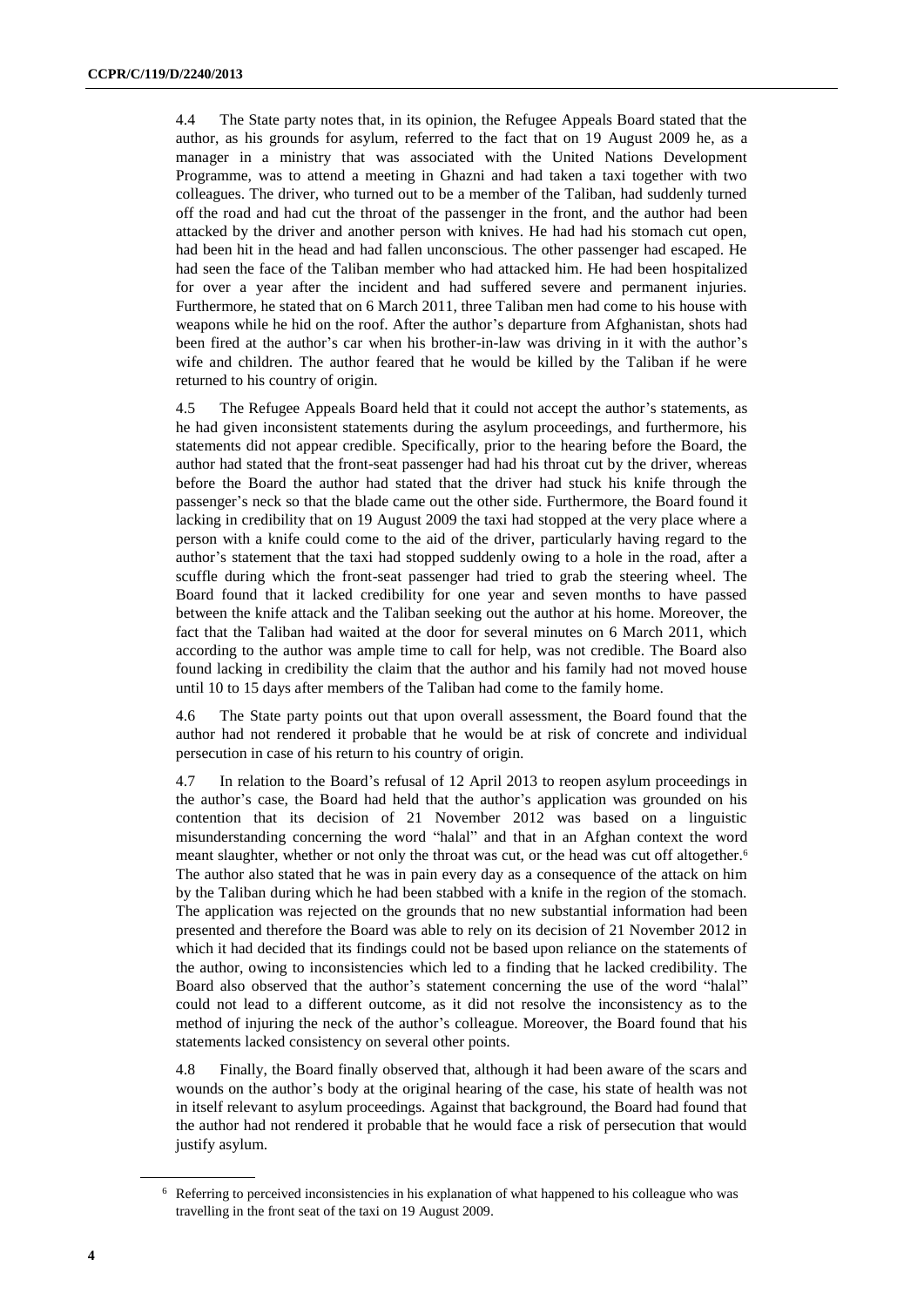4.9 The State party explained the activities, organization and jurisdiction of the Refugee Appeals Board, and explained that decisions of the Board were final, which meant that there was no avenue for appeal against the Board's decisions. However, under the Constitution, aliens may bring an appeal before the ordinary courts, which have jurisdiction to adjudicate any matter concerning the limits to the competence of a public authority. This is limited to a review of points of law, including shortcomings in the basis of the decision and the illegal exercise of discretion. The Board's assessment of the evidence before it is not subject to review.<sup>7</sup>

4.10 In reference to the author's submissions, the State party refers to his communication to the Committee stating that returning him to Afghanistan would constitute a breach of article 6 or 7 of the Covenant as he would risk persecution by the Taliban.

4.11 The State party reiterates that the author's counsel observed in his communication to the Committee that the Refugee Appeals Board found the author's asylum grounds, concerning the attack and injury, to be lacking in probability and credibility. In that connection, the counsel for the author stated that the fact of the injuries suffered by the author was proof that he had been persecuted prior to his departure from Afghanistan. His counsel therefore asserted that upon return to Afghanistan the author risked being subjected to further persecution, contrary to article 6 or 7 of the Covenant.

4.12 The State party refers to the fact that the author's counsel had submitted that the Refugee Appeals Board had called into question the author's credibility, despite the fact that it appeared from the Danish Red Cross certificate that the author had scars from being shot and stabbed. He stated that those objective facts had to be seen together with the general situation in Afghanistan for persons attacked by the Taliban.

4.13 The State party submits that the author had in fact failed to show a prima facie case for the purpose of admissibility of his communication under articles 6 and 7 of the Covenant, under rule 96 (b) of the rules of procedure of the Committee, as it had not been established that sufficient grounds existed on which to believe that the author was in danger of being subjected to torture when he was returned to Afghanistan. The State party therefore claims that the author's communication is manifestly unfounded and should be declared inadmissible. The State party also asserted that it was the responsibility of the author to establish a prima facie case for the purpose of admissibility under rule 96 of the Committee's rules of procedure. Should the Committee find the author's communication admissible, the State party submits that the author has not sufficiently established that the return of the author to Afghanistan constitutes a violation of articles 6 and 7 of the Covenant.

4.14 The State party reiterates that article 6 protects the right to life, which has both a negative component, of not depriving someone of their life, and a positive component, in that the State party should adopt measures to protect the right to life.<sup>8</sup> It follows that article 7, which states that no one should be subjected to torture or to cruel, inhuman or degrading treatment or punishment,<sup>9</sup> has as its aim the protection of both the physical and mental integrity of the individual. It is the duty of the State party to afford everyone protection through such legislative and other measures as may be necessary against acts prohibited by article 7.

4.15 The State party also reiterates the jurisprudence contained in the Committee's general comment No. 20 (1992) on the prohibition of torture or cruel, inhuman or degrading treatment or punishment, according to which States parties must not expose individuals to the danger of torture or cruel, inhuman or degrading treatment or punishment upon return to another country by non-refoulement. Furthermore, it explained how the obligations under articles 6 and 7 were reflected in domestic provisions, under section 7 (2) of the Aliens Act.

<sup>7</sup> For a full explanation of proceedings before the Refugee Appeals Board, please refer to the Views of the Committee in communication No. 2422/2014, *Z v. Denmark*, Views adopted on 11 March 2016.

<sup>8</sup> The State party refers to the Committee's general comment No. 6 (1982) on the right to life, para. 1.

<sup>&</sup>lt;sup>9</sup> The State party cites general comment No. 20 (1992) on the prohibition of torture or cruel, inhuman or degrading treatment or punishment.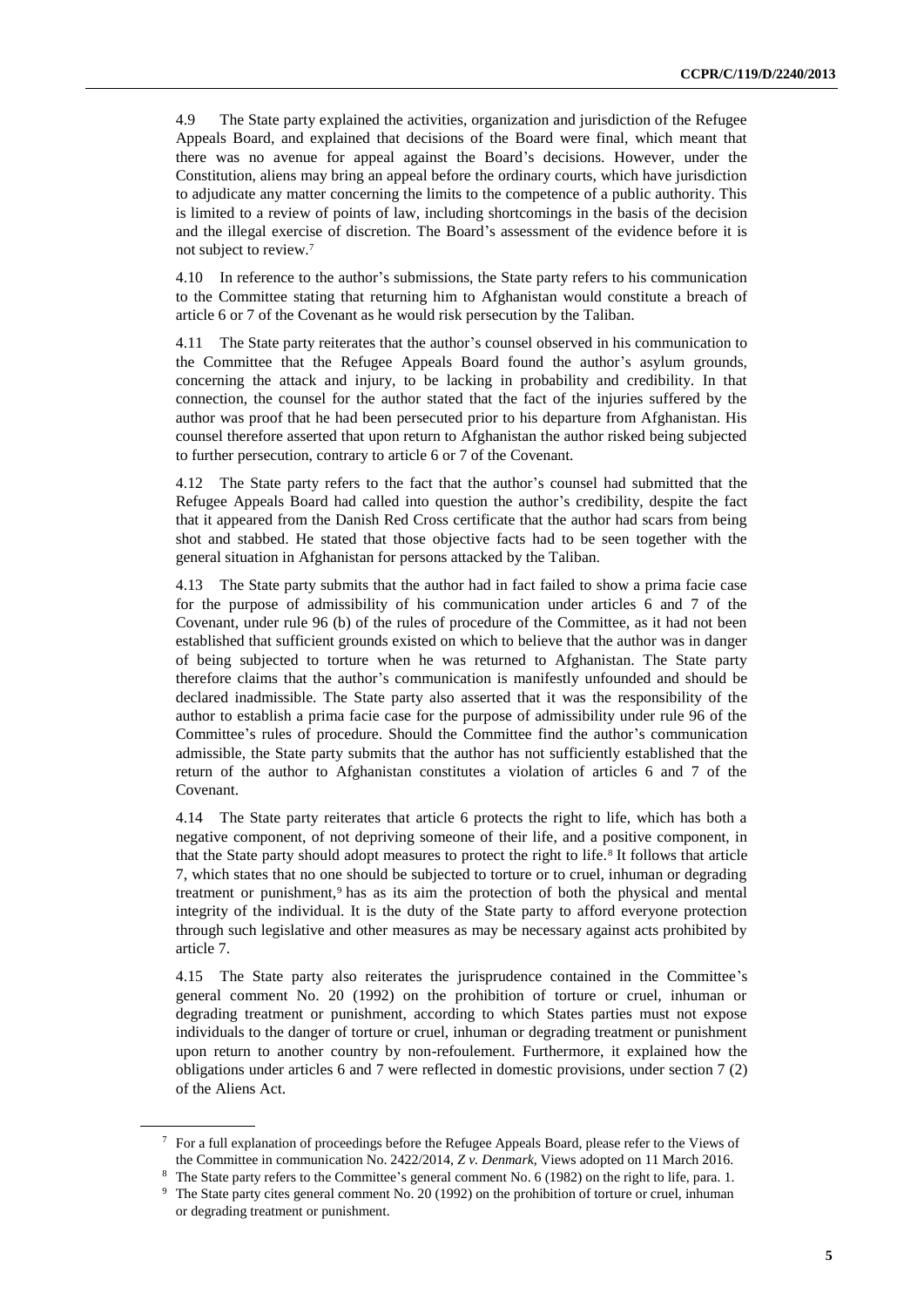4.16 Coming to the examination of the author's case by the Refugee Appeals Board, the State party asserts that the decision to uphold the refusal by the Danish Immigration Service to grant asylum was made by the Board on the basis of a comprehensive and thorough examination of the evidence in the case, comprising a specific and individualized assessment of the author's asylum grounds combined with its background knowledge of the general situation in Afghanistan and the specific details of the case. The State party therefore asserts that the author is attempting to use the Committee as an appellate body to have the factual circumstances advocated in support of his claim for asylum reassessed by the Committee. The State party submits that the Committee must give considerable weight to findings of the Board, which is better placed to assess findings of fact in the author's case. The State party also avers that all information, including the author's medical record from the Danish Red Cross, was taken into consideration in forming its decision. The State party provided an official translation of the Board's decision.

4.17 Regarding the assessment made by the Board as to the credibility of the author's statements, the State party reiterated the decision of the Board of 21 November 2012 in which it was found that the author had not rendered it probable that he would be persecuted upon his return to Afghanistan. The conclusion was reached on the basis of the author having made inconsistent statements during the proceedings and the fact that his statements were not credible. The State party therefore submitted that there was no reason to question the assessment made by the Board.

4.18 The State party also observes on this point that the author's statement on the attack in August 2009 and the subsequent events appear improbable, in view of the background information available on Afghanistan concerning the activities and mode of operation of the Taliban relative to persons suspected by the Taliban of supporting the Government and/or cooperating with foreign organizations.

4.19 The State party argues additionally that the author had also changed and expanded his statement on other points in connection with proceedings before Danish authorities. For example, the author only told his then-assigned counsel immediately before the Board hearings that he had recognized one of the original attackers from the taxi incident as being someone he had previously seen in the compound of the ministry in Kabul and that he had again recognized that person as one of the three who had come to his home in March 2011. Moreover, the author had only for the first time said to his then-assigned counsel that two persons had tried to get hold of him about two months after his discharge, and also did not say until the Board hearing that he had requested the ministry's office in Paktika Province to find a taxi driver they trusted.

4.20 The State party also observed that the author had made inconsistent statements about the move after the Taliban had visited his home in March 2011. At the interview with the Danish Immigration Service, the author stated that he had lived in the new house, which was situated about one and a half kilometres away from his family's former home, for a few days until his departure on 21 June 2011. However, the author stated to his then-appointed counsel and at the Board hearing that he had lived in the new house for two or three months until his departure from Afghanistan. The author was consequently, according to his own statement, able to take up residence for three months about one and a half or two kilometres away from the home at which the Taliban had sought him out, without being sought out or otherwise harassed by the Taliban.

4.21 The State party observes that the author has had the assistance of an interpreter for his mother tongue, Dari, at all interviews and hearings, and that he also subsequently had an opportunity to read his statements together with an interpreter before he chose to sign them.

4.22 The State party therefore asserts that no evidence has come to light through the proceedings before the Committee which has given the State party reason to change its assessment of the author's credibility.

4.23 The State party also asserts that the fact that the author has scars on his body cannot be found to render it probable that the author was persecuted by the Taliban prior to his departure from Afghanistan. In that connection, the State party observed that in view of the general security situation in Afghanistan and information on the many violent incidents in the country, the relevant injuries to the author must be considered, in the State party's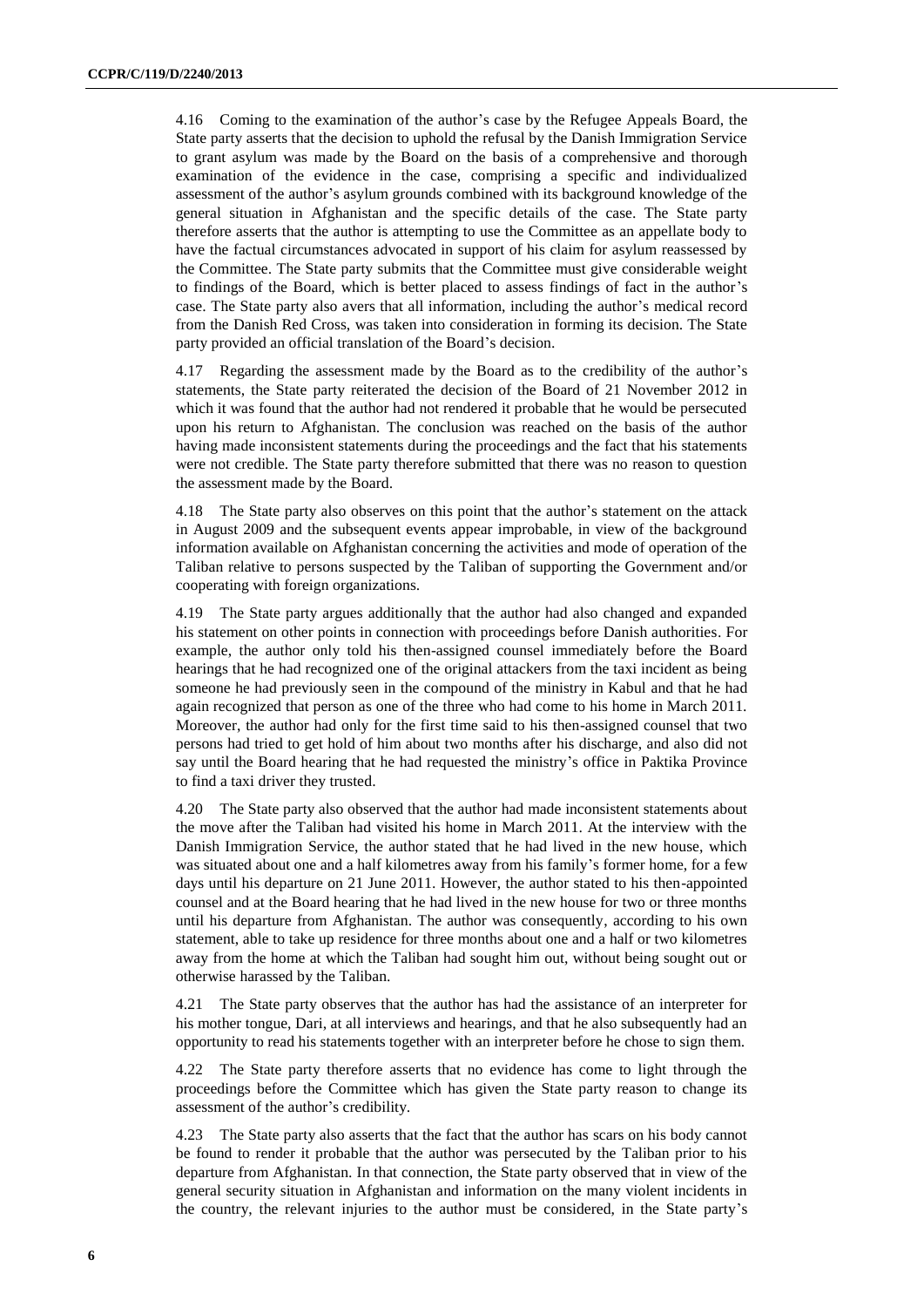opinion, to have been inflicted in incidents not justifying asylum. Moreover, according to the author's own statements, the State party notes that the author performed compulsory military service, including carrying arms, at a time when the general security situation in Afghanistan was uncertain.

4.24 Additionally, the State party posits that the general situation in Afghanistan is not in itself of such a nature as to entitle the author to asylum.

4.25 Overall, the State party observes that the author, who, according to his own statement, has had 12 years of schooling, has not been able to give a reasonable explanation as to the contradictions and improbabilities that characterize his statements. Against this background, the State party finds no basis for doubting, let alone setting aside, the assessment made by the Refugee Appeals Board, according to which the author has not established that there are substantial grounds for believing that he was in danger of being deprived of his life or subjected to torture when he was returned to Afghanistan. For the same reason, the State party asserts that it has not been substantiated that the return of the author to Afghanistan implied a breach of articles 6 or 7 of the Covenant.

4.26 The State party therefore reiterates its submission that the author has failed to establish a prima facie case for the purpose of admissibility of his communication under articles 6 and 7 of the Covenant, under rule 96 of the Committee's rules of procedure, and that the communication is therefore manifestly unfounded and should be declared inadmissible. Should the Committee find the communication admissible, the State party concludes that it has not been established that there are substantial grounds for believing that the author was in danger of being deprived of his life or subjected to torture on return to Afghanistan and therefore his return to Afghanistan did not constitute a violation of article 6 or 7 of the Covenant.

#### **Comments of the author's counsel on the State party's submission**

5.1 On 30 December 2013, the author's counsel provided his comments. The counsel referred to two other cases which were ongoing at the same time and in relation to which the State party had refused to allow ample time between the decision to reopen and the deportation, which the counsel avers is a pattern of behaviour with the intention of frustrating the work of the Committee. In the other cases, interim measures were granted and the deportations were stopped — in one case on the same day as the deportation was to be carried out, and in the other case the Refugee Appeals Board decided to reopen the case.

5.2 The counsel submits that the failure of the State party to complete its consideration of the author's case in time enough to act in case of a negative outcome meant that there was not sufficient time for the Committee to consider the case and as a result the author was deported. He also submits that he has lost contact with the author since his deportation on 15 April 2013 and that he is feared to have been killed or kidnapped, since he had been told to contact his counsel immediately upon his arrival in Afghanistan, which he did not do and he has not been heard from since.

5.3 The counsel makes reference to a case before the Committee against Torture in which interim measures had not been granted and the complainant had been deported, but a violation was found by the Committee against Torture regarding his refoulement to Afghanistan and the State party welcomed the author in that case to come back to Denmark, where he now lives.<sup>10</sup> Luckily, he was traced to Pakistan, where he had gone into hiding. The counsel therefore requests the Human Rights Committee to consider this matter and also requests that the State party provide an official translation of the Refugee Appeals Board decision not to reopen the case of 12 April 2013 and the Danish Immigration Service decision of 7 December 2011, since again, the unofficial translations were made in such a hurry, owing to the State party's delay, that they are not sufficiently accurate to be used as a basis on which to make a decision in the present case.

<sup>10</sup> See Committee against Torture communication No. 464/2011*, K.H. v. Denmark*, decision adopted on 23 November 2012.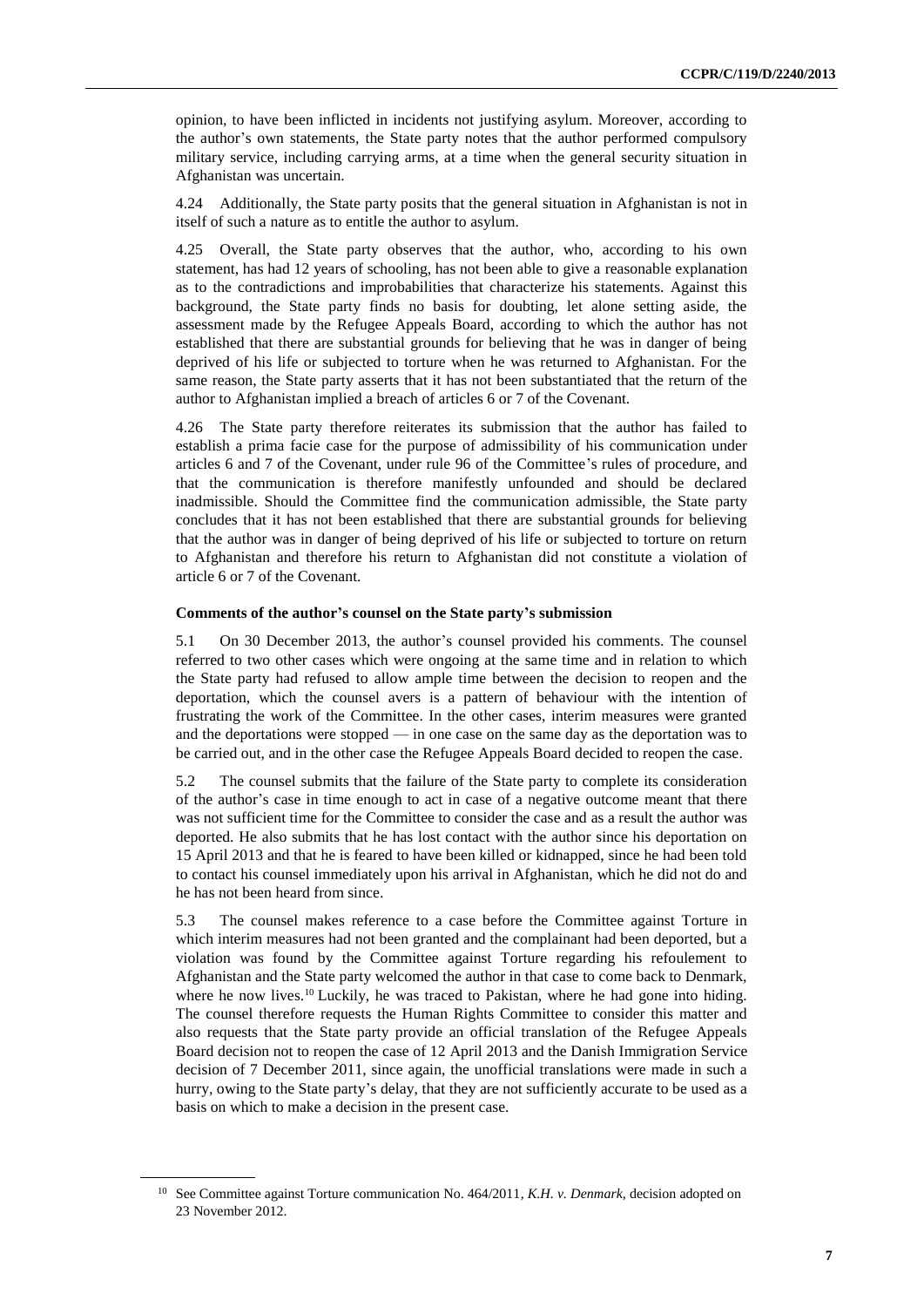5.4 Finally, the counsel states that he hardly had time between receiving the decision of the Refugee Appeals Board and filing with the Committee, in order to attempt to stop the imminent deportation, or to translate the medical file of the author which shows that he was stabbed and shot and that he has many scars on his body. The counsel also requested that this be translated by the State party.

5.5 As to the State party's submission, the counsel refers to the statement that the author has not shown a prima facie case of violations of articles 6 and 7 of the Covenant, since the communication is not sufficiently substantiated in the view of the Government of Denmark. With regard to the criteria for admissibility, the counsel submits that the author must be able to demonstrate a basis for his fear of persecution in his country of origin. The counsel refers to the general situation in Afghanistan as being one of the worst in the world for human rights and security concerns. Furthermore, he asserts that the author was able to easily establish a prima facie case in light of the injuries that he is proven to have suffered, such as gunshot and stab wounds. The counsel states that these are clear indications of persecution he suffered in the past and that this forms the basis of his fear that such treatment would be repeated upon his return to his country of origin. On this basis, the author has clearly shown a prima facie case and therefore there should be no issue as to admissibility in this case.

### **Issues and proceedings before the Committee**

### *Consideration of admissibility*

6.1 Before considering any claim contained in a communication, the Committee must decide, in accordance with rule 93 of its rules of procedure, whether the claim is admissible under the Optional Protocol.

6.2 The Committee has ascertained, as required under article 5 (2) (a) of the Optional Protocol, that the same matter is not being examined under another procedure of international investigation or settlement.

6.3 The Committee notes the author's claim that he has exhausted all effective domestic remedies available to him. In the absence of any objection by the State party in that connection, the Committee considers that the requirements of article 5 (2) (b) of the Optional Protocol have been met.

6.4 As to the author's claim under article 14 of the Covenant that he was unable to appeal the negative decision of the Refugee Appeals Board to a judicial body, the Committee refers to its jurisprudence that proceedings relating to aliens' expulsion do not fall within the ambit of a determination of "rights and obligations in a suit at law" within the meaning of article 14 (1) but are governed by article 13 of the Covenant.<sup>11</sup> Furthermore, the latter provision offers asylum seekers some of the protection afforded under article 14 of the Covenant, but not the right of appeal to judicial courts. The Committee therefore concludes that this claim is inadmissible *ratione materiae*, under article 3 of the Optional Protocol. The Committee also considers that even if the author had invoked article 13 of the Covenant, his claims on this issue remain insufficiently substantiated.

6.5 The Committee notes the State party's argument that the author's claim with respect to articles 6 and 7 of the Covenant should be held inadmissible owing to insufficient substantiation. The Committee considers, however, that the author has adequately explained why he feared that forcible return to Afghanistan would result in a risk of treatment incompatible with articles 6 and 7 of the Covenant for the purposes of admissibility. The Committee is therefore of the opinion that the author has sufficiently substantiated his allegations under articles 6 and 7 with plausible arguments in support thereof. Accordingly, the Committee declares the claim admissible and proceeds to its consideration of the merits.

<sup>11</sup> See Human Rights Committee communication No. 2007/2010, *X v. Denmark*, Views adopted on 26 March 2014, para. 8.5. See also the Committee's general comment No. 32 (2007) on the right to equality before courts and tribunals and to a fair trial, paras. 17 and 62.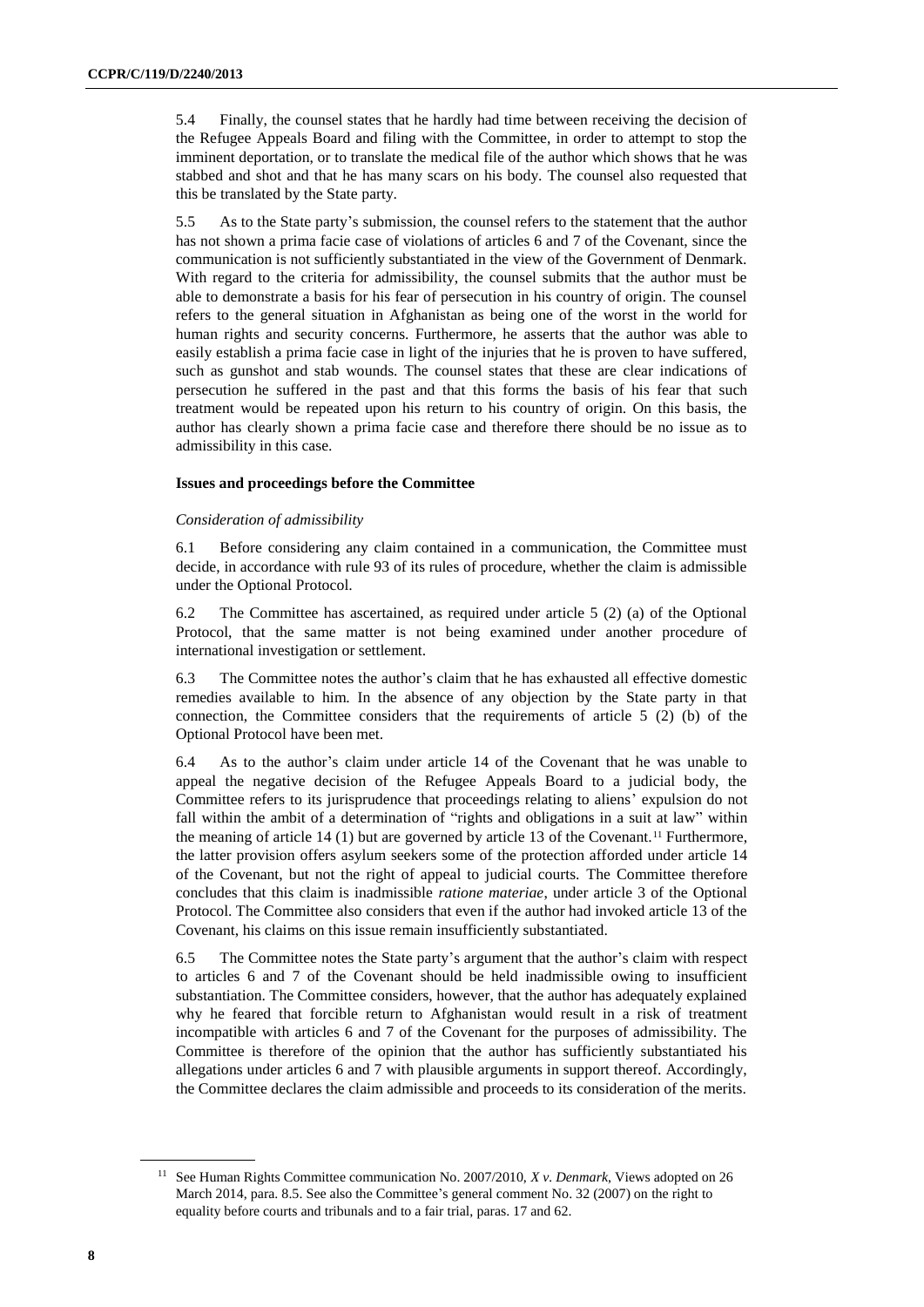#### *Consideration of the merits*

7.1 The Committee has considered the communication in the light of all the information submitted to it by the parties, in accordance with article 5 (1) of the Optional Protocol.

7.2 The Committee recalls its general comment No. 31 (2004) on the nature of the general legal obligation imposed on States parties to the Covenant, in which it refers to the obligation of States parties not to extradite, deport, expel or otherwise remove a person from their territory when there are substantial grounds for believing that there is a real risk of irreparable harm such as that contemplated by articles 6 and 7 of the Covenant.<sup>12</sup> The Committee has also indicated that the risk must be personal  $13$  and that there is a high threshold for providing substantial grounds to establish that a real risk of irreparable harm exists. Thus, all relevant facts and circumstances must be considered, including the general human rights situation in the author's country of origin.<sup>14</sup>

7.3 The Committee recalls that it is generally for the organs of State parties to examine the facts and evidence of the case in order to determine whether such a risk exists, unless it can be established that the assessment was clearly arbitrary or amounted to a manifest error or denial of justice.

7.4 The Committee notes the author's claim that he would face ill-treatment or death if removed to Afghanistan owing to previous persecution suffered at the hands of the Taliban. The Committee also notes the State party's submission that, inter alia, there is no evidence indicating that the author would be at an individualized and substantial risk of torture, having regard to the lack of credibility ascribed to the author's account and the fact that his scars were likely received during his years of active military service during a period of particular instability in Afghanistan, and further notes the State party's submission that the decision of the Refugee Appeals Board was well founded and based on a comprehensive and thorough examination of the evidence in the case and on current background material on the situation in Afghanistan.

7.5 The Committee takes note that the State party's authorities, having examined the evidence provided by the author in his asylum application, including interviews and oral hearings, found that the author had not shown that he would be at a personal risk of harm upon return to Afghanistan. The Committee notes, in particular, that the Refugee Appeals Board did not find the author's account of events prior to his departure from Afghanistan credible, owing to inconsistencies in information given at different stages of the asylum process. The Board did accept that the author had scarring on his body but did not accept his explanation of how it had happened. Consequently, the Board found that the author did not have a well-founded fear of persecution by the Taliban. It observed that the author had had the opportunity to review evidence given at each stage of the asylum process with an interpreter and to correct any inconsistencies that he found, but that he had not done so.

7.6 The Committee notes the author's statement in his application to reopen the case before the Refugee Appeals Board that the State party's determination in his case was largely based on an erroneous interpretation of his description of the method by which his colleague was stabbed in the neck. The Committee also notes the State party's submission that the author's explanation of this misunderstanding did not explain the inconsistencies in his comparative accounts on that issue and neither did he sufficiently explain the other inconsistencies inherent in his testimonies.

7.7 In the light of the foregoing, the Committee considers that the author has not identified any irregularity in the decision-making process or any risk factor that the State party's authorities failed to take properly into account. While the author disagrees with the factual conclusions of the State party's authorities, he has not shown that those conclusions were arbitrary or manifestly erroneous or that they amounted to a denial of justice. In these

 $12$  See para. 12.

<sup>13</sup> See, among others, communications No. 2280/2013, *Y v. Canada*, Views adopted on 22 July 2015, para. 7.2; and No. 2272/2013, *P.T. v. Denmark*, Views adopted on 1 April 2015, para. 7.2.

<sup>14</sup> See communications No. 2280/2013, *Y v. Canada*, para. 7.2; No. 2007/2010, *X v. Denmark*, Views adopted on 26 March 2014, para. 9.2; and No. 1833/2008, *X. v. Sweden*, Views adopted on 1 November 2011, para. 5.18.